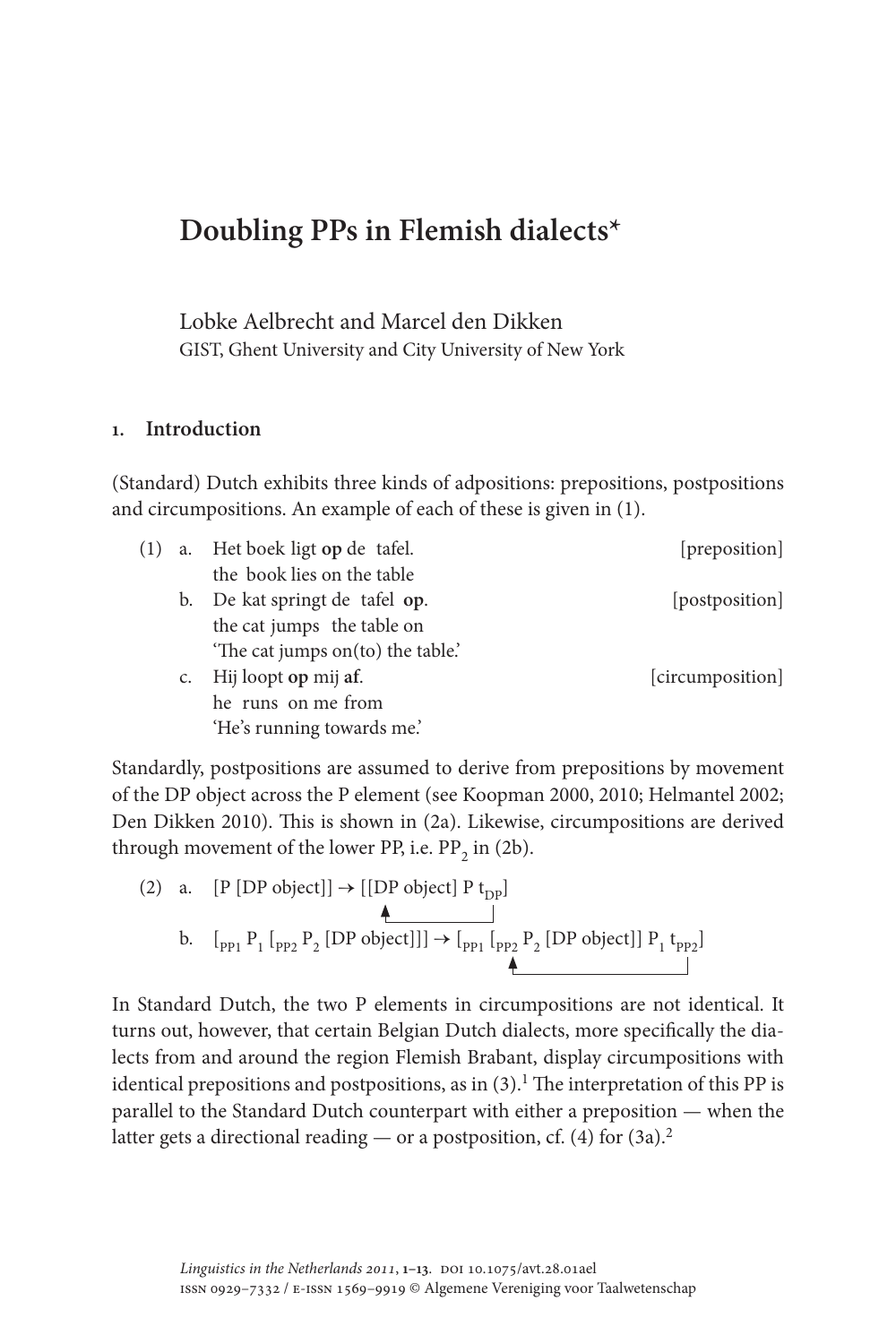| (3) | a.             | dat hij op dem berg op is geklommen.                      | [Asse Dutch]     |
|-----|----------------|-----------------------------------------------------------|------------------|
|     |                | that he on the MASC hill on is climbed                    |                  |
|     |                | 'that he has climbed up on the hill.'                     |                  |
|     | b.             | Ik durf niet <b>door</b> dat bos <b>door</b> te wandelen. |                  |
|     |                | I dare not through that wood through to walk              |                  |
|     |                | 'I don't dare walk through that wood.'                    |                  |
|     | C <sub>1</sub> | Ik kom in die kamer niet in.                              |                  |
|     |                | I come in that room not in                                |                  |
|     |                | 'I don't enter that room.'                                |                  |
| (4) |                | a. dat hij op de berg is geklommen.                       | [Standard Dutch] |
|     |                | that he on the hill is climbed                            |                  |
|     | b.             | dat hij de berg op is geklommen.                          |                  |
|     |                | that he the hill on is climbed                            |                  |
|     |                | 'that he has climbed up on the hill.'                     |                  |

This doubling phenomenon will be the main topic of the paper. In the next section we discuss the main properties of doubling PPs. Before we can proceed to explaining these properties, Section 3 provides some crucial background information on the internal structure on Dutch PPs in general, so that we can apply this information in our analysis of doubling PPs in Sections 4 and 5. The last section concludes.

# **2. Properties of doubling PPs**

The present section presents the main properties of doubling PPs. First we deal with their distribution, then their behaviour with respect to movement is discussed, and lastly we discuss R-pronouns.

# **2.1** The distribution of doubling PPs

Helmantel (2002) distinguishes core spatial PPs from PPs selected by a verb, cf. (5). A preposition selected by a verb does not retain its core lexical meaning: it is a fixed P forming an interpretational unit in combination with the selecting verb.

| (5) | a. De boeken staan in de kast.     | [spatial]  |
|-----|------------------------------------|------------|
|     | the books stand in the bookcase    |            |
|     | 'The books are in the bookcase.'   |            |
|     | b. Hij gelooft nog in sprookjes.   | [selected] |
|     | he believes still in fairytales    |            |
|     | 'He still believes in fairytales.' |            |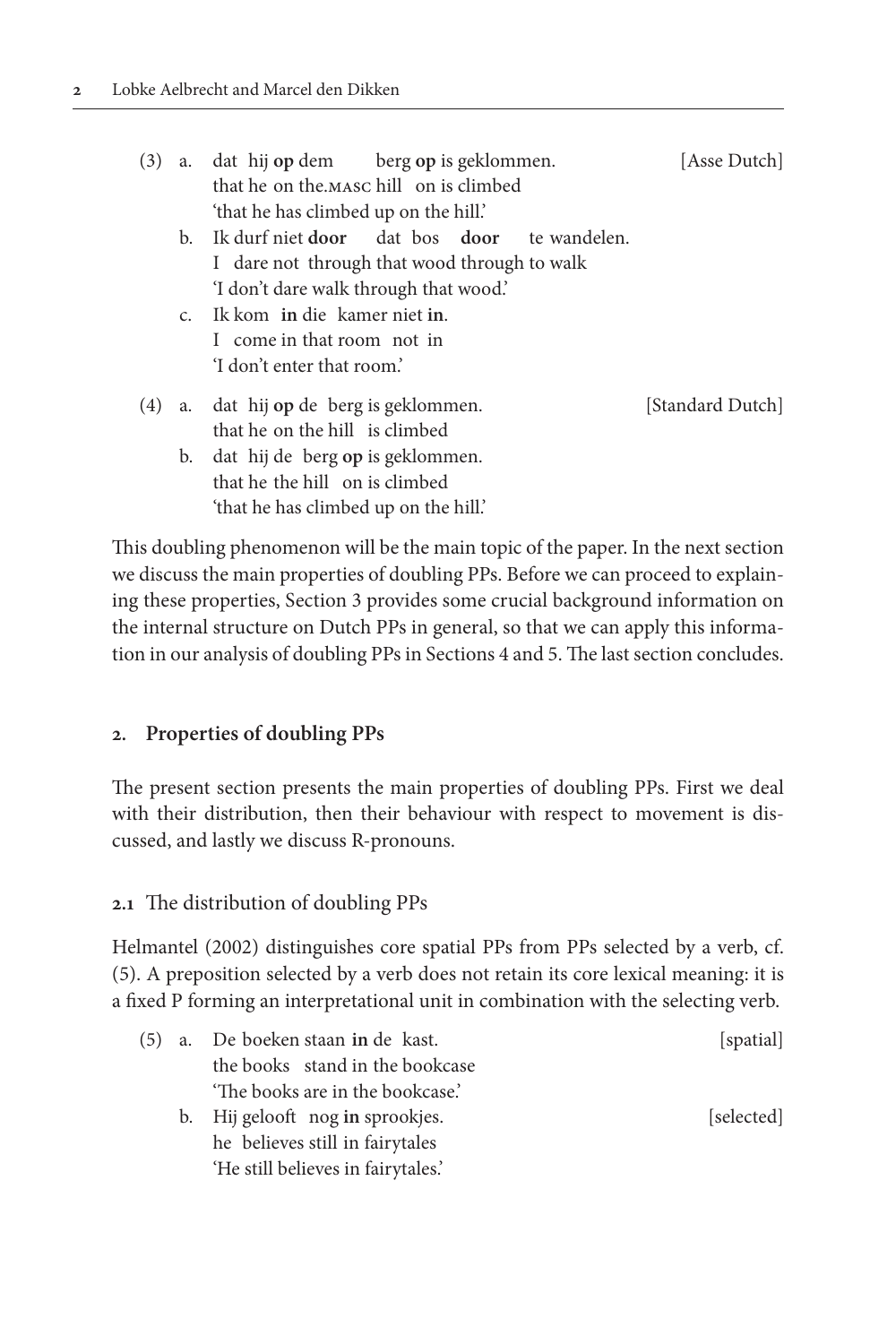A first distributional characteristic of doubling PPs is that doubling is only allowed with spatial PPs, not with selected PPs, as (6) illustrates.

| (6) a. Lili is op de kast op gekropen. | [spatial]  |
|----------------------------------------|------------|
| Lili is on the cupboard on crawled     |            |
| 'Lili crawled onto the cupboard.'      |            |
| b. Hij had op Lili $(*op)$ gerekend.   | [selected] |
| he had on Lili on counted              |            |
| 'He had counted on Lili'               |            |

These spatial (non-selected) PPs basically come in two flavours: locative and directional PPs, cf. Koopman (2000, 2010); Den Dikken (2010). Postpositions are always directional (Den Dikken 2010), whereas prepositions are usually locative, but can get a directional interpretation as well when they occur with a verb of motion (Koopman 2000), as in  $(7b)$ .<sup>3</sup>

|    | a. Lola zit op de kast.                                        | [locative]             |
|----|----------------------------------------------------------------|------------------------|
|    | Lola sits on the cupboard                                      |                        |
| b. | Lola springt op de kast.                                       | [locative/directional] |
|    | Lola jumps on the cupboard                                     |                        |
|    | Locative: Lola is on the cupboard, jumping up and down.        |                        |
|    | Directional: Lola's jump causes her to end up on the cupboard. |                        |
| C. | Lola springt de kast<br>OD.                                    | [directional]          |
|    | Lola jumps the cupboard on                                     |                        |
|    | 'Lola jumps onto the cupboard.'                                |                        |

Not only are doubling PPs restricted to spatial PPs, they are only allowed with directional PPs, not locative ones, as illustrated in  $(8).4$  This is further confirmed by the fact that in constructions featuring a manner of motion verb, the use of a doubling PP forces the selection of the auxiliary *zijn* 'be' rather than *hebben* 'have' (see (9)), as is typical of directional resultatives in general.

| Lili springt op de kast<br>(8)<br>OD.                                                   |               |
|-----------------------------------------------------------------------------------------|---------------|
| Lili jumps on the cupboard on                                                           |               |
| 'Lili jumps onto the cupboard.'                                                         | [directional] |
| "'Lili jumps up and down on the cupboard."                                              | [locative]    |
| a. Lili <u>is</u> op de kast op gesprongen.<br>(9)<br>Lili is on the cupboard op jumped |               |
| 'Lili has jumped onto the cupboard.'                                                    |               |

 b. Lili heeft **op** de kast (\***op**) gesprongen. Lili has on the cupboard on jumped 'Lili has jumped (up and down) on the cupboard.'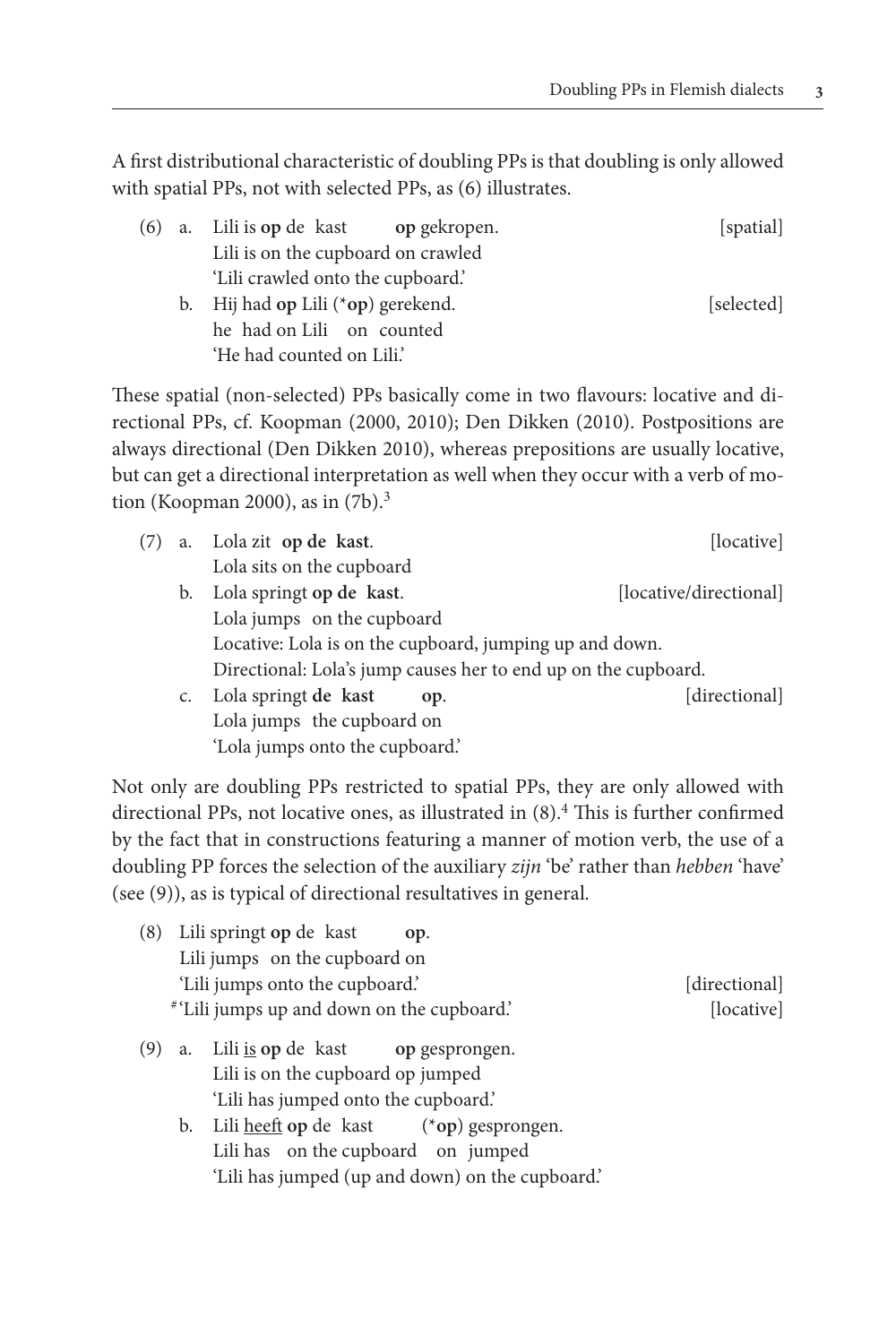### **2.2** Doubling PPs and movement

A second property of doubling PPs is their behaviour with respect to movement. In doubling PPs, the preposition and the DP object can undergo movement as a unit, to the exclusion of the postposition. This is shown in (10) for topicalisation, *wh*-movement and scrambling across negation.

| (10) | a. Op dienen berg is Lili $t$ op geklommen.                                         | [topicalisation] |
|------|-------------------------------------------------------------------------------------|------------------|
|      | on that MASC hill is Lili on climbed                                                |                  |
|      | 'That hill has Lili climbed up on.'                                                 |                  |
|      | b. Op welken berg is Lili t op geklommen?                                           | [wh-movement]    |
|      | on which. MASC hill is Lili on climbed                                              |                  |
|      | 'Which hill has Lili climbed up on?'                                                |                  |
|      | c. Lili is op dienen berg niet $t$ op geklommen.                                    | [scrambling]     |
|      | Lili is on that.MASC hill not on climbed                                            |                  |
|      | 'Lili didn't climb up on that hill.'                                                |                  |
|      | The doubling PP as a whole — including the postposition — cannot move, cf. $(11)$ . |                  |

(11) a. \***Op dienen berg op** is Lili *t* geklommen. [topicalisation] on that.MASC hill on is Lili climbed b. \***Op welken berg op** is Lili *t* geklommen? [*wh*-movement]

 on which.MASC hill on is Lili climbed c. \*Lili is **op dienen berg op** niet *t* geklommen. [scrambling] Lili is on that.MASC hill on not climbed

The postposition needs to be adjacent to the verbal cluster, and can be incorporated into it, as (12) illustrates. Such incorporation is typical of postpositions, not prepositions, in Standard Dutch, cf. (13).

|  | (12) Lili zal op dienen berg <op> moeten <op> klimmen.<br/>Lili will on that MASC hill on must on climb<br/>'Lili will have to climb up on that hill.'</op></op>        |         |
|--|-------------------------------------------------------------------------------------------------------------------------------------------------------------------------|---------|
|  | (13) a. dat ze dat boek <op> de tafel heeft &lt;*op&gt; gelegd.<br/>that she that book on the table had on laid<br/>'that she put that book on the table.'</op>         | [PreP]  |
|  | b. dat de kat de kast $\langle op \rangle$ is $\langle op \rangle$ gesprongen.<br>that the cat the cupboard on is on jumped<br>'that the cat jumped onto the cupboard.' | [PostP] |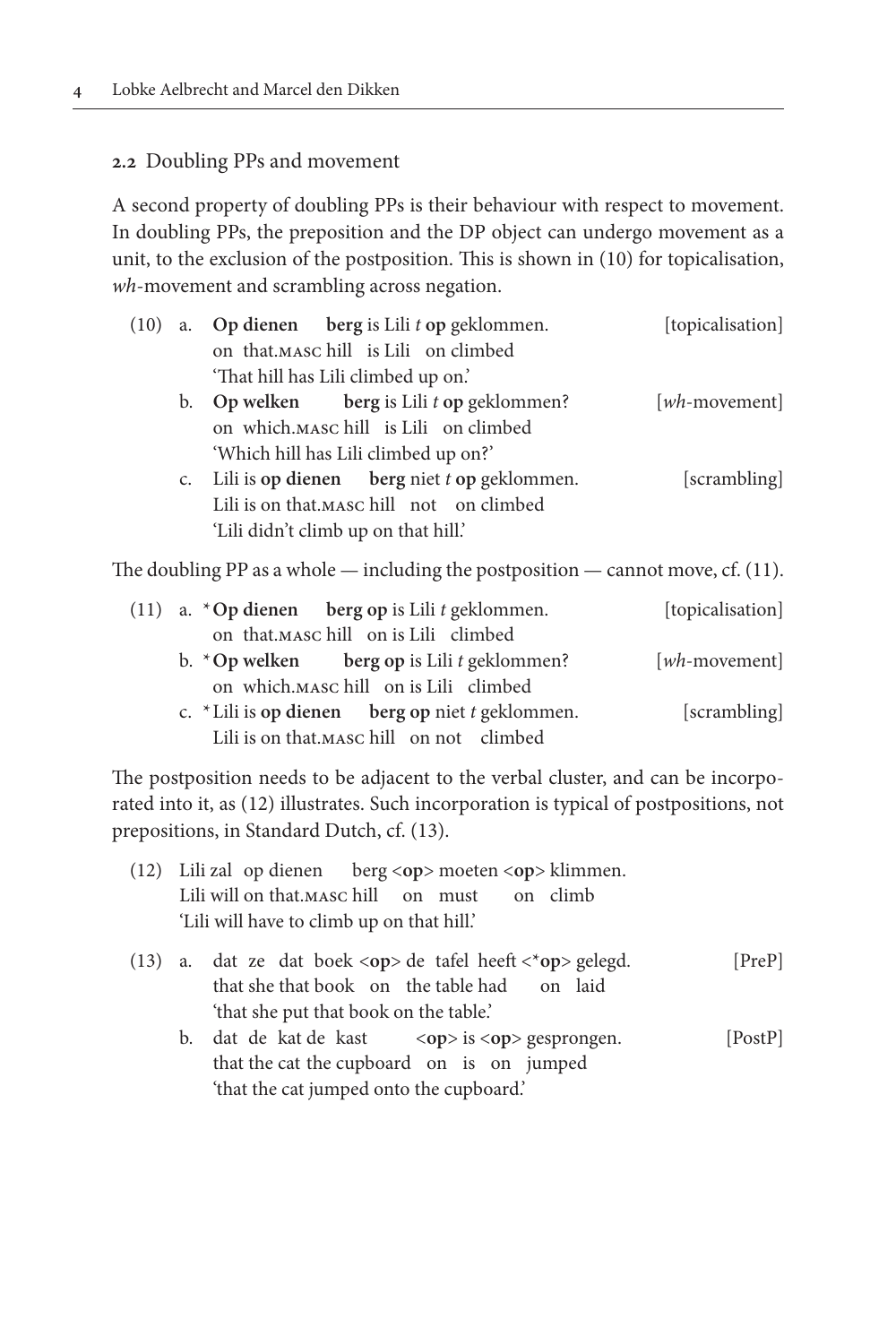# **2.3** R-pronouns

A third defining property of doubling PPs concerns R-pronouns. In Standard Dutch a neuter pronoun in the complement of a preposition moves to a specifier position in the extended projection of P and surfaces as an R-word:

- (14) a. Hij is {ergens op/\*op iets} geklommen. he is somewhere on on something climbed 'He climbed onto something.' b. Hij is {daarover/ \*over dat} gesprongen.
	- he is there.over over that jumped 'He jumped over that.'

In doubling PPs, however, R-word formation of the indefinite pronoun *iets*, resulting in *ergens*, is ungrammatical, cf. (15). R-words are not categorically ruled out in doubling PPs, however. The *wh*-pronoun *wat* can stay *in situ* but may also surface as the R-word *waar*, as (16a) shows; and the definite demonstrative pronoun in fact undergoes R-word formation obligatorily: *in situ* placement of *dat* in (16b) is ungrammatical.

|  | (15) a. Lili is op iets op geklommen.               |
|--|-----------------------------------------------------|
|  | Lili is on something on climbed                     |
|  | 'Lili climbed onto something.'                      |
|  | b. Lili is ergens op $({}^{\ast}$ op) geklommen.    |
|  | Lili is somewhere on on climbed                     |
|  | $(16)$ a. $\{Op$ wat /waarop} is Lili op geklommen? |
|  | on what where on is Lili on climbed                 |
|  | 'What did Lili climb up on?'                        |
|  | b. dat Lili {*op dat /daarop} is op geklommen.      |
|  | that Lili on that there on is on climbed            |
|  | 'that Lili climbed up on that.'                     |

Summing up, doubling PPs are restricted to directional (spatial) PPs and cannot undergo movement as a whole, but the preposition and the object are allowed to move to the exclusion of the postposition. Moreover, the indefinite neuter pronoun cannot undergo R-formation, but *wh*-pronouns and definite pronouns can (in the latter case obligatorily). In Sections 4 and 5 we present an analysis which captures these properties, but first, the next section provides some necessary background on the internal structure of Dutch PPs in general.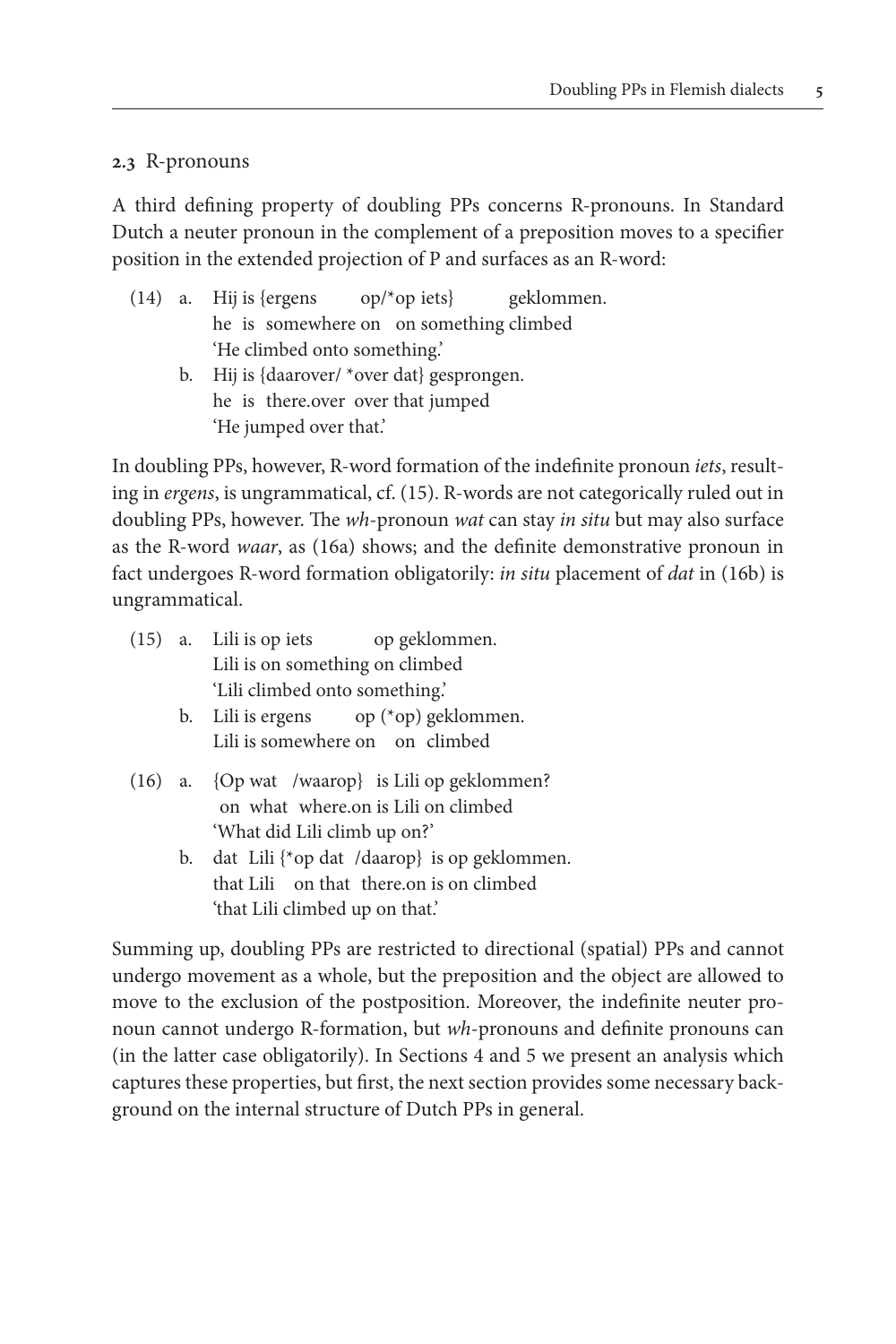#### **3. The internal structure of Dutch PPs**

Van Riemsdijk (1978, 1990) argues that, parallel to the verbal/clausal and nominal domains, the adpositional domain contains functional structure as well. Koopman (2000, 2010) develops this idea further for Dutch PPs and proposes that the lexical PP is selected by a functional head Place, parallel to  $\nu$  in the verbal domain. The extended P projection also contains a DegP, which hosts degree modifiers, and is topped off by a CP<sup>[Place]</sup>, hosting R-pronouns. According to Koopman, the CP layer is also the layer allowing a projection to undergo extraction (cf. also Chomsky 2001).

Moreover, she argues that directional PPs differ from locative PPs structurally in that they have a functional PathP on top of the extended  $P_{Loc}$  projection. This leads to the functional structures in (17a,b) for locative and directional PPs.

(17) a. 
$$
\left[\begin{array}{cc}C^{[Place]} \left[\begin{array}{c}Deg^{[Place]} \end{array} \right]_{\text{DegP}(Place)}\right]_{\text{Page}} \text{PlaceP} \left[\begin{array}{c}P|acc \end{array} \right]_{\text{placeP}} \text{PlaceP} \left[\begin{array}{c}P|acc \end{array} \right]_{\text{placeP}} \text{PlaceP} \left[\begin{array}{c}P|acc \end{array} \right]_{\text{placeP}} \text{PlaceP} \left[\begin{array}{c}P|acc \end{array} \right]_{\text{placeP}} \text{PlaceP} \left[\begin{array}{c}P|acc \end{array} \right]_{\text{placeP}} \text{PlaceP} \left[\begin{array}{c}P|acc \end{array} \right]_{\text{TrueP}} \text{PlaceP} \left[\begin{array}{c}P|vec \end{array} \right]_{\text{TrueP}} \text{PlaceP} \left[\begin{array}{c}P|vec \end{array} \right]_{\text{TrueP}} \text{PlaceP} \left[\begin{array}{c}P|vec \end{array} \right]_{\text{TrueP}} \text{PlaceP} \left[\begin{array}{c}P|vec \end{array} \right]_{\text{TrueP}} \text{PlaceP} \left[\begin{array}{c}P|vec \end{array} \right]_{\text{TrueP}} \text{PlaceP} \left[\begin{array}{c}P|vec \end{array} \right]_{\text{TrueP}} \text{TrueP} \text{TrueP} \left[\begin{array}{c}P|vec \end{array} \right]_{\text{TrueP}} \text{TrueP} \text{TrueP} \left[\begin{array}{c}P|vec \end{array} \right]_{\text{TrueP}} \text{TrueP} \text{TrueP} \left[\begin{array}{c}P|vec \end{array} \right]_{\text{TrueP}} \text{TrueP} \text{TrueP} \text{TrueP} \text{TrueP} \text{TrueP} \text{TrueP} \text{TrueP} \text{TrueP} \text{TrueP} \text{TrueP} \text{TrueP} \text{TrueP} \text{TrueP} \text{TrueP} \text{TrueP} \text{TrueP} \text{TrueP} \text{TrueP} \text{TrueP} \text{TrueP} \text{TrueP} \text{TrueP} \text{TrueP} \text{TrueP} \text{TrueP} \text{TrueP} \text{TrueP} \text{TrueP} \text{TrueP} \text{TrueP} \text{TrueP} \text{
$$

Den Dikken (2010) builds on her analysis, but argues for a separate lexical  $P_{Dir}$ for directional PPs, which has its own extended projection. This results in the extended structure in (18).<sup>5</sup> Den Dikken argues that this basic structure allows for six possible extended PPs, depending on whether or not the lexical Ps project functional structure (see Den Dikken 2010 for a more detailed discussion). In the next section we apply this structure to doubling PPs and show how a reduced  $P_{Dir}$ layer can capture the first two properties discussed in Section 2.

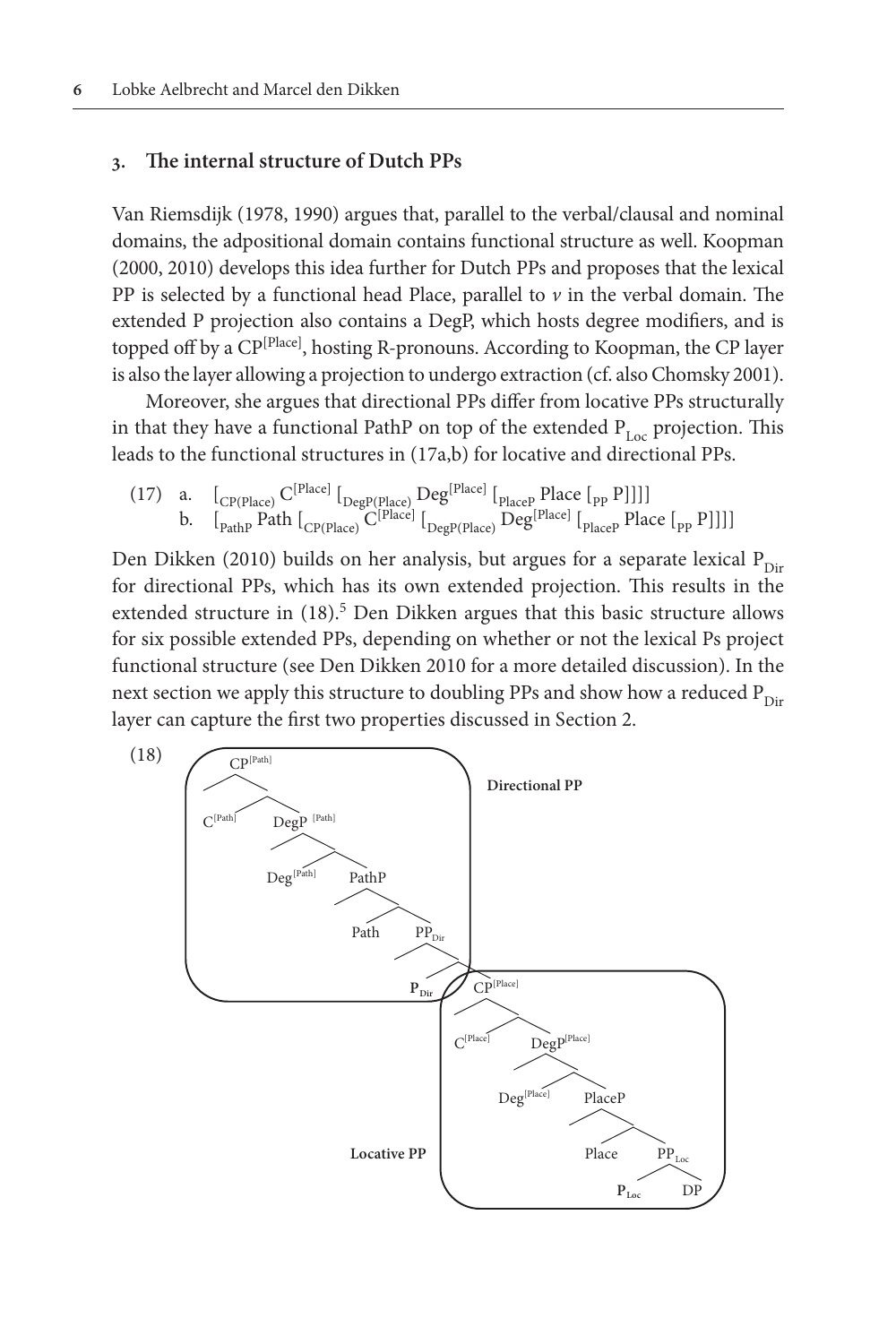### **4. The analysis, Part 1: A reduced higher P layer**

## **4.1** The  $P_{\text{Dir}}$  layer

Den Dikken (2010) puts forward two options for the directional P layer:  $P_{Dir}$  can either project a full functional structure up to  $\mathbb{CP}^{[Path]}$ , or none at all:

(19) a. 
$$
\left[\begin{array}{cc}C^{[Path]} & \end{array}\right]
$$
 $\left[\begin{array}{cc}C^{[Path]} & \end{array}\right]$  $\left[\begin{array}{cc}Deg^{[Path]} & \end{array}\right]$  $\left[\begin{array}{cc}P_{\text{air}} & \end{array}\right]$  $\left[\begin{array}{cc}Deg^{[Path]} & \end{array}\right]$  $\left[\begin{array}{cc}P_{\text{Dir}} & \end{array}\right]$ 

These different options come with certain consequences. In the presence of a full extended projection for  $P_{Dir}$  the postposition cannot undergo incorporation into the verb cluster, as this operation is blocked by the functional heads. The entire directional phrase can undergo movement as a unit (it is a CP), but the locative phrase cannot be subextracted from it. This ban on subextraction of CP<sup>[Place]</sup> (if present) is due to an A-over-A effect: if  $P_{Dir}$  projects a full CP<sup>[Path]</sup>, this CP<sup>[Path]</sup> will always be closer to a potential attractor than the prepositional CP<sup>[Place]</sup>. Thus, "attract closest" blocks subextraction of CP<sup>[Place]</sup> when CP<sup>[Path]</sup> is present. Conversely, when  $P_{Dir}$  lacks functional structure above it, the postposition incorporates into the verb cluster. The directional phrase cannot move as a unit, but a CP<sup>[Place]</sup> complement of  $P_{Dir}$  can be subextracted unproblematically.

#### **4.2** Doubling PPs

Our analysis of doubling PPs should account for the fact that in doubling PPs (i) the prepositional layer can move as a unit, but the entire doubling PP cannot, and (ii) the postposition can be incorporated into the verb. We have seen that a reduced  $P_{Dir}$  layer has exactly these consequences for movement. Hence, we argue that  $P_{Dir}$  in doubling PPs does not project any functional structure.

The doubling PP in (20a) is thus analysed as in (20b,c): the preposition is merged in  $P_{Loc}$  and the postposition, in this case identical to the preposition, is merged in  $P_{Dir}$ . As  $P_{Dir}$  is incorporated into the verb (cluster),  $\text{CP}^{[Place]}$  becomes the verb's derived object and can be extracted out of  $\text{PP}_{\text{Dir}}^{\text{6}}$ 

(20) a. Lili is **op** de berg **op** geklommen. Lili is on the hill on climbed 'Lili has climbed up on the hill.' b.  $\left[\begin{smallmatrix}p_{\text{p}}&p_{\text{Dir}}=op&p_{\text{C}}&p_{\text{P}}&p_{\text{B}}&p_{\text{B}}&p_{\text{B}}&p_{\text{B}}&p_{\text{B}}&p_{\text{B}}&p_{\text{B}}&p_{\text{B}}&p_{\text{B}}&p_{\text{B}}&p_{\text{B}}&p_{\text{B}}&p_{\text{B}}&p_{\text{B}}&p_{\text{B}}&p_{\text{B}}&p_{\text{B}}&p_{\text{B}}&p_{\text{B}}&p_{\text{B}}&p_{\text{B}}&p_{\text{B}}$ c.  $\left.\left.\right[_{\text{CP}}\text{C}^{[\text{Place}]}[\text{p}_{\text{age}}\text{Deg}^{[\text{Place}]}[\text{p}_{\text{lace}}] \text{Place}\left.\text{p}_{\text{PPLoc}}\text{ } \text{op}\text{ } \text{de}\text{ } \text{berg}\right]\right]\right]...\left[\text{p}_{\text{PDir}}\text{ } \text{op}\text{ } \text{t}_{\text{CP(Place)}}\right]$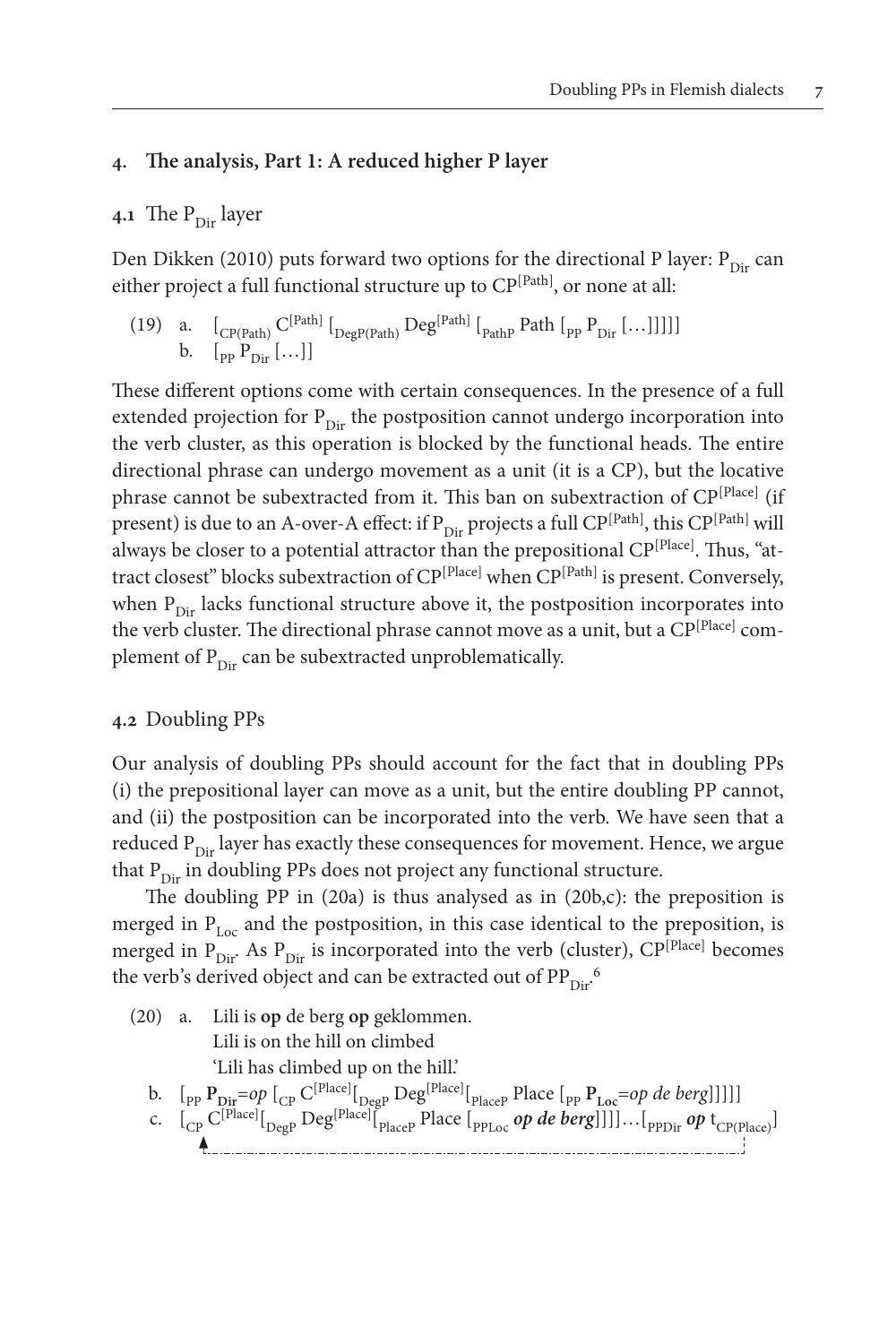This analysis captures the first two properties of doubling PPs given in Section 2: the distribution is accounted for, as the structure contains both a locative P and a directional P, resulting in a directional reading. Moreover, as discussed above, because  $P_{Dir}$  does not come with any functional structure here, but  $P_{Lie}$  does, the prepositional layer CP<sup>[Place]</sup> can undergo movement to the exclusion of the postposition, which is incorporated into the verb (cluster).

The next section focuses on the lower P layer, capturing the third property, and addresses the identity requirement on doubling PPs.

#### **5. The analysis, Part 2: A defective lower P layer**

#### **5.1** Two positions for R-movement

The third property of doubling PPs listed in Section 2 concerns R-word formation — in particular, the fact that the indefinite neuter pronoun *iets* 'something' cannot surface as an R-word in doubling PPs, cf. (15) above, unlike the other pronouns.

Koopman (2000, 2010) proposes that there are, in principle, two positions that can accommodate R-words: SpecCP and SpecPlaceP. We argue that there is a difference between SpecPlaceP and SpecCP with respect to the kinds of R-pronouns they can house. More specifically, we take SpecPlaceP to be a *scrambling* position — a position with information-structural import. What is raised to SpecPlaceP gets a 'strong' interpretation. By contrast, movement to SpecCP[Place] does not have any intrinsic information-structural consequences.

It follows that *definite* R-pronouns are freely licensed in either SpecPlaceP or SpecCP, whereas *indefinite* R-pronouns are not licensed in SpecPlaceP unless they receive a 'strong', [+specific] interpretation. We can test this by investigating the relative placement of R-words vis-a-vis degree modifiers such as *vlak* 'right' in the DegP between C and PlaceP, as shown in (21). We expect *definite* R-words to be able to appear on either side of such modifiers (because they can surface either in SpecPlaceP or in SpecCP), but *indefinite* R-words to show a more restricted behaviour. This prediction is borne out: (22a), with the distal R-word *daar* 'there', is perfect with *daar* on either side of *vlak*; but out of context, (22b) strongly prefers the indefinite R-word *ergens* 'somewhere' to be placed to the left of *vlak*. This preference is strengthened when the negative polarity marker *ook maar* is added: (22c) is sharply worse with *ook maar ergens* to the right of *vlak*. Since *ook maar ergens* can only support a non-specific interpretation, the strong deviance of the relevant version of (22c) supports our proposal that the two positions for R-words are different in terms of the interpretation they trigger.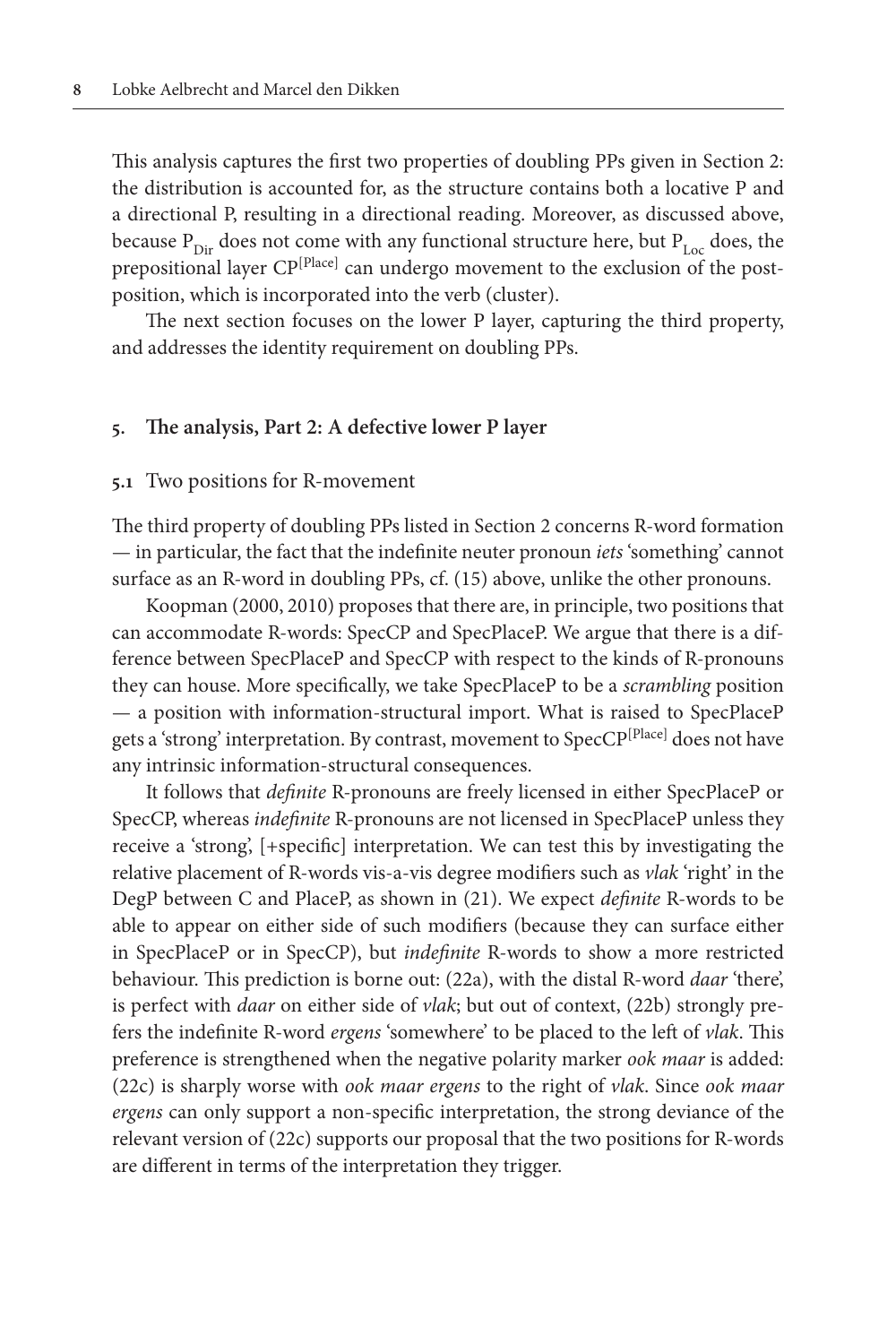- (21)  $\left[ C_{\text{CP}} \left[ C^{[\text{Place}]} \right]_{\text{Deep}}$  *vlak* Deg<sup>[Place]</sup>  $\left[ P_{\text{lace}} \left[ \text{Place} \left[ P_{\text{p}} P_{\text{Loc}} \text{DP} \right] \right] \right] \right]$
- (22) a. <daar> *vlak* <daar> onder/boven/naast/… there<sub>DISTAL</sub> right there<sub>DISTAL</sub> under/above/next.to 'right under/above/next to that'
	- b. <ergens> *vlak* <??ergens> onder/boven/naast/… somewhere right somewhere under/above/next.to 'right next to/above/under something'
	- c. nooit <ook maar ergens> *vlak* <\*ook maar ergens> onder never also but somewhere right also but somewhere under 'never right under anything (at all)'

#### **5.2** A defective lower layer

We capture the ban on R-movement of *ergens* in doubling PPs by arguing that a key property of doubling PPs is that the C<sup>[Place]</sup> of doubling PPs is defective (annotated as  $C^*$ ).<sup>7</sup> One salient consequence of the defectivity of this  $C^*$ -head is that it cannot be specified for the EPP property. As EPP is the trigger for terminal movement, this entails that nothing can move into the SpecCP<sup>[Place]</sup> in the complement of  $P_{Dir}$  in P-doubling constructions as a final move in a chain. This explains the illicitness of *ergens* in (15b): there is no trigger for terminal R-movement to SpecCP<sup>[Place]</sup>. Out of context, therefore, a bare indefinite pronoun has no choice but to stay *in situ* in doubling-PPs, as in (15a).

While it is impossible to *terminally* raise an indefinite R-word into the specifier of C\*, there is no reason to expect the same to hold for *non-terminal* movement to the specifier of α. Movement is standardly taken to proceed via a succession of intermediate steps — successive-cyclic movement. For those intermediate steps we do not expect that they should be feature-driven (cf. Bošković 2007).

This brings us back to (16a), where the R-word *waar* 'where' is allowed. The essential difference between *ergens* and *waar* is that movement of *ergens* to SpecCP terminates the derivation. Movement of [+*wh*] *waar* into SpecC\*P in doubling PPs is an intermediate step, necessarily followed by movement into the matrix SpecCP — either of *waar* by itself or with pied-piping. This explains the legitimate status of *waar* in doubling PPs despite the defective C\*.

Finally, definite pronouns, which are [+specific] and hence must scramble, obligatorily move to SpecPlaceP. This explains the grammaticality of the string with R-word *daarop … op* and the illicitness of *\*op dat (…) op*.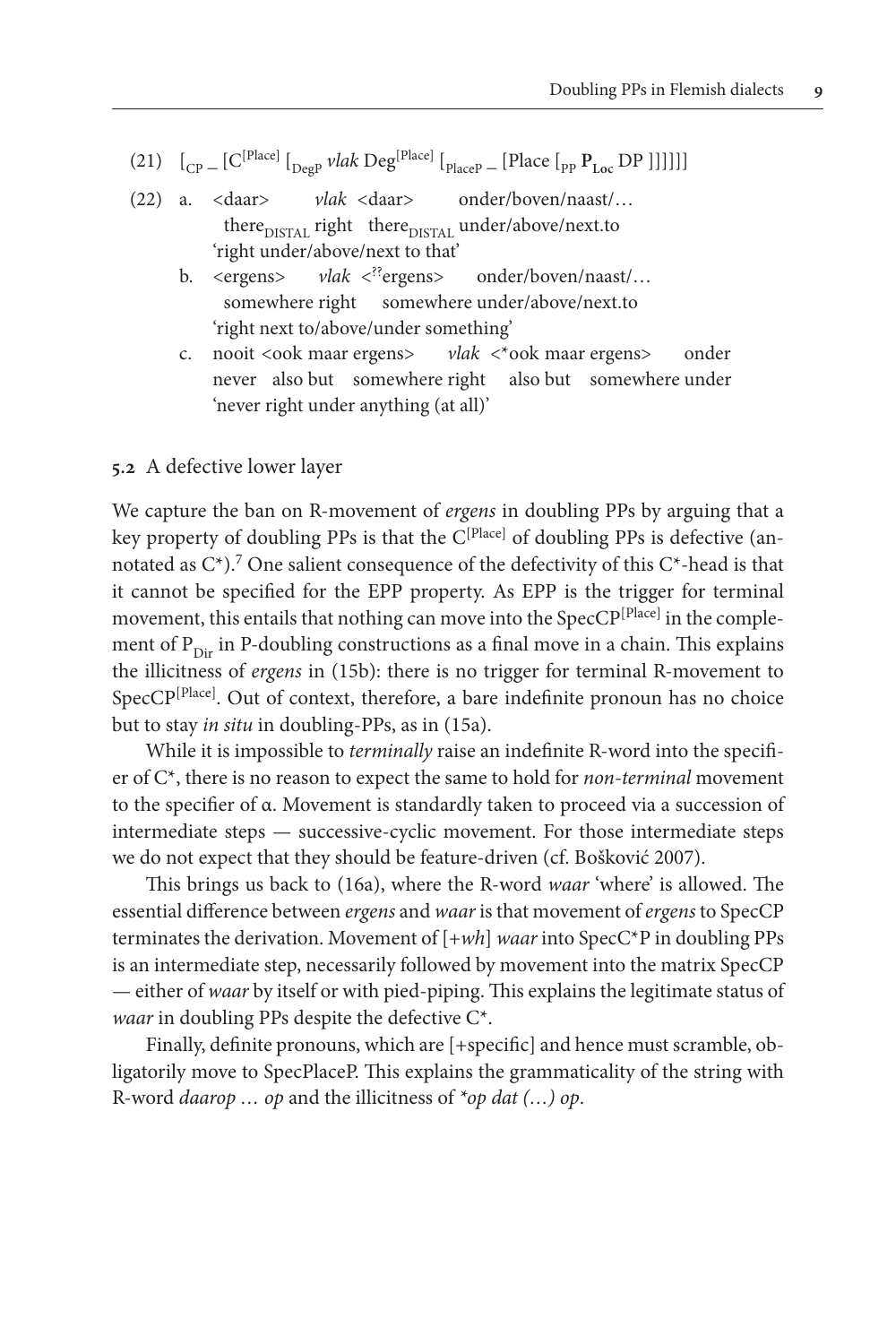# **5.3** On the defectivity of C\*[Place]

A second consequence of C\*'s defectivity ensues from the requirement of defective  $C^*$  to amalgamate with a lexical host in the structure dominating it in order to be licensed. This lexical host must be featurally compatible with it in order for amalgamation to occur. As C\* is a member of  $P_{Loc}$ 's extended projection, it is specified for P<sub>Loc</sub>'s features. So for P<sub>Dir</sub> to be able to serve as C<sup>\*</sup>'s host, it must be specified for the features of  $P_{Loc}$ . From this, we derive that  $C^*$  can only amalgamate with  $P_{Dir}$  if the latter spells out identically to  $P_{Loc}$ <sup>8</sup>

This is what gives rise to doubling: although the two P-elements are merged independently as spell-outs of separate P-heads, they must be identical in order for the defective C\* in the extended projection of the lower P to be licensed. The defectivity of C\*P in  $P_{\text{Dir}}$ 's complement is directly responsible for doubling.<sup>9</sup> It is impossible to derive the identity of the two P-elements as a result of the spell-out of more than one link in a movement chain (cf. Nunes 2004; Barbiers *et al*. 2009). The major obstacle to such an approach to P-doubling is that the chain-formation operation on which it would be contingent cannot be performed. There could only be a chain with members in the locative and directional P-heads if it were legitimate for  $P_{Loc}$  to move to  $P_{Dir}$  and be realised in both positions. In doubling PPs, however, there is a  $\mathbb{CP}^{[Place]}$  in the complement of  $P_{Dir}$  and we know independently that head movement cannot proceed through C-heads: CPs always break headmovement chains. So this precludes an analysis of P-doubling in terms of the spellout of multiple members of a head-movement chain.

The defectivity of  $C^{*[Place]}$  has a third consequence: it prevents  $P_{Dir}$  from projecting its own extended projection, which is crucial for our explanation of the movement property of doubling PPs. In the extended projection of a lexical category, features are shared from bottom to top. An extended projection is only wellformed if it contains *at most one* instance of any functional category that can share features with the lexical category at the foot of the extended projection.

This restriction implies that  $P_{Dir}$  in doubling PPs cannot build its own CP<sup>[Path]</sup>. As a result of the obligatory amalgamation of  $P_{Dir}$  and  $C^*$ ,  $P_{Dir}$  is an active party in the feature sharing relationship down from  $P_{Loc}$ , which also includes CP<sup>[Place]</sup>. Since every extended projection contains at most one instance of any functional category,  $P_{Dir}$  cannot project its own CP<sup>[Path]</sup>. The fact that PP<sub>Dir</sub> must stay small captures the movement data for doubling PPs: C\*P[Place] can subextract, but the entire  $[P_i]$  DP  $P_i]$  string cannot undergo movement as a whole.

Summing up, the defectivity of  $C^*$  in the complement of  $P_{Dir}$  in doubling PPs has three major consequences: (i) it is responsible for the two identical occurrences of P elements because of the amalgamation of  $C^*$  and  $P_{\text{Dir}}$  (ii) it prevents  $P_{Dir}$  from projecting its own functional structure and thus prohibits movement of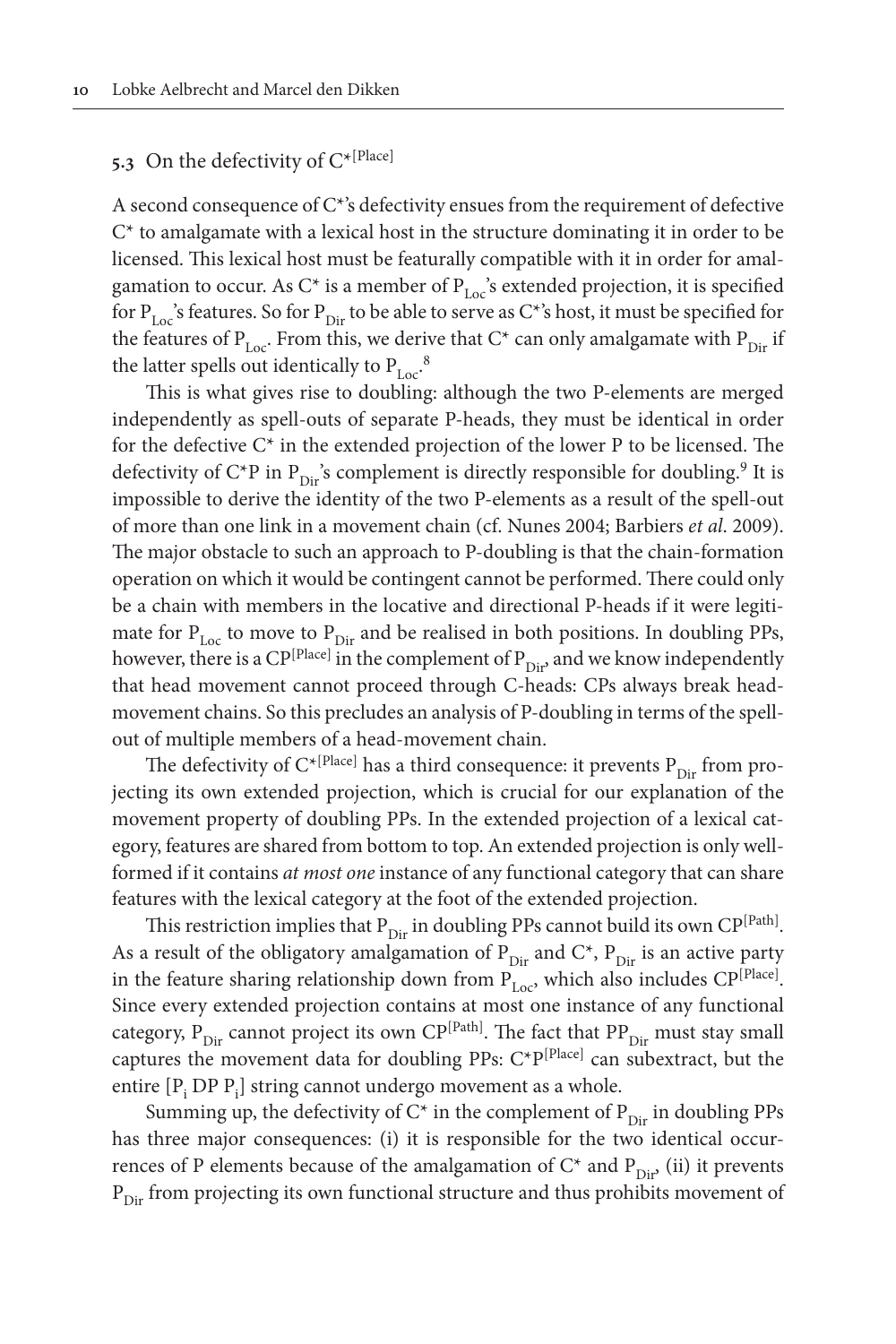the entire  $[P_i\,DP\, P_i]$  string, and (iii) it explains the impossibility of R-word formation with *iets/ergens* because C\* does not have an EPP property.

# **6. Conclusion**

Our central claim has been that doubling PPs in Flemish dialects are the result of identical spell-outs of a locative and a directional P in a reduced  $P_{Dir}$  structure. The properties of doubling PPs are the following: (i) it only occurs with spatial directional PPs, (ii) the entire  $[P_i D P]_i$  string cannot undergo movement, but the prepositional part can subextract and the postposition can incorporate into the verb cluster, and (iii) indefinite neuter pronoun *iets* cannot surface as the R-word *ergens*, but *wh*-pronoun *wat* and definite *dat* can. A reduced structure where PP<sub>Dir</sub> is bare and  $P_{Lo}$  projects a defective  $C^*$  accounts for these characteristics.

#### **Notes**

**\*** Thanks to our informants for their judgements, and to the audience at TiN-dag 2011 for many useful comments. We also thank our two anonymous reviewers for their inspiring remarks. This research is also funded by the FWO Odysseus project 2009-Haegeman-G091409.

**1.** P-doubling with identical P-elements also occurs in directional PPs in Swiss German, cf. (i).

 off the.DAT mountain off 'down from the mountain'

(i) ab dem Berg abe (Van Riemsdijk 1990; Den Dikken 2003)

In the examples given in Van Riemsdijk for Swiss German, the postposition gets a schwa inflection, however, and is therefore not exactly identical to the preposition, contrary to the Flemish examples.

More recent work by Van Riemsdijk & Huijbregts (2007) on German adpositions shows that in German the postposition describes the orientation of the path: auf das Dach hinauf expresses an upward movement onto the roof, whereas auf das Dach hinunter expresses a downward movement onto the roof (see Van Riemsdijk & Huijbregts 2007: (6)).

The analysis of such circumpositions is beyond the scope of this paper. What is important, however, is the observation that the Flemish doubling dialects do not exhibit this phenomenon: in the doubling cases the two P elements are necessarily identical. This will be explained by the analysis.

**2.** An anonymous reviewer pointed out to us an empirical contrast between prepositions and postpositions (first noticed by Kraak & Klooster 1968, but see also Den Dikken 2003, footnote 10): a sentence containing a prepositional phrase in (i)a can be interpreted literally, i.e. run into a physical trap that has been set, or figuratively, i.e. be misled, run into a mind trap. The postpositional phrase in (i)b, on the other hand, lacks this figurative reading. In the Flemish doubling PP in (ii) the figurative reading is also dispreferred.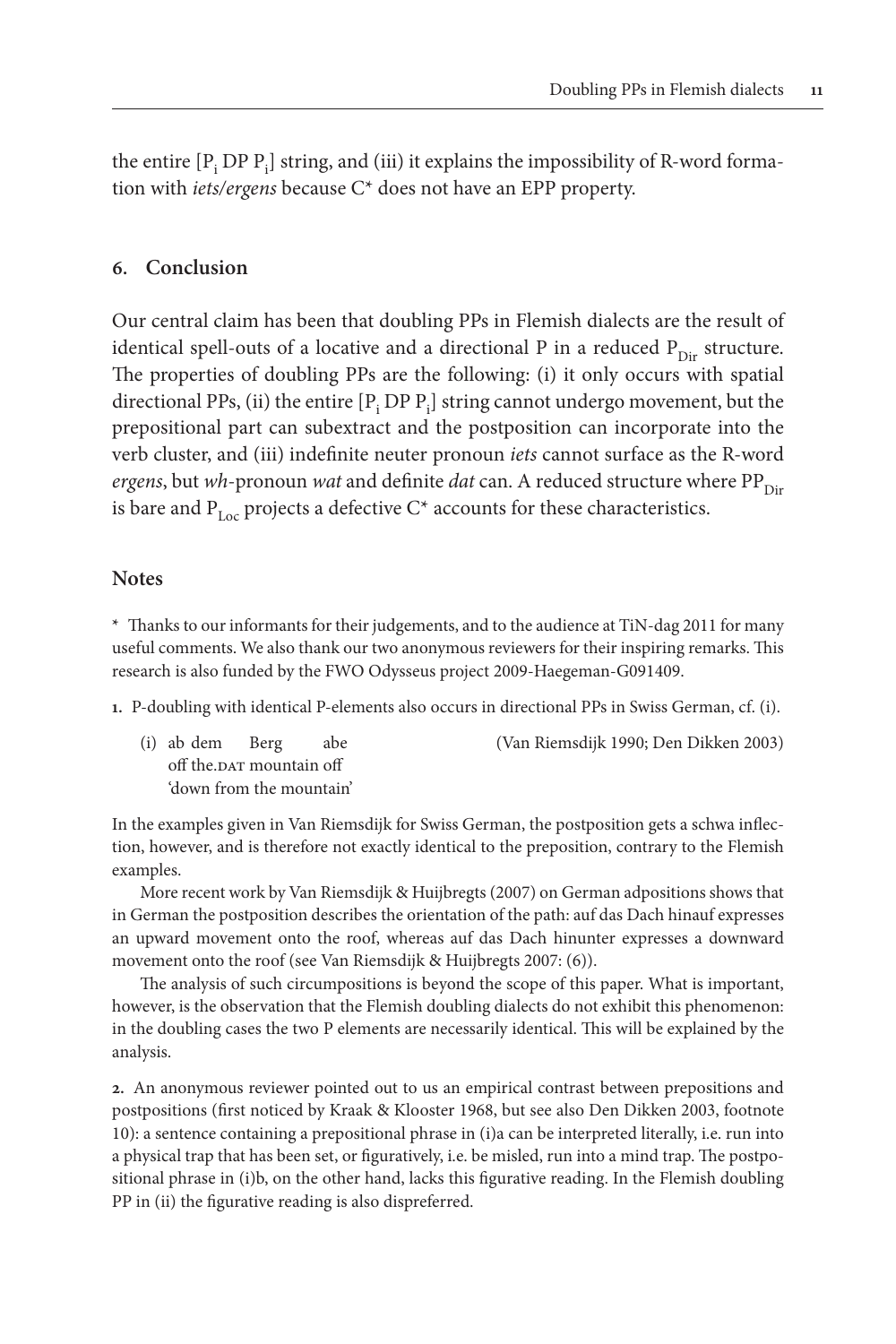| (i) a. Hij is in de val gelopen. | (ii) Hij is in de val in gelopen. |
|----------------------------------|-----------------------------------|
| he is in the trap run            | he is in the trap in run          |
| b. Hij is de val in gelopen.     | All: 'He ran into the trap.'      |
| he is the trap in run            |                                   |

This unavailability of the figurative reading in both postPPs and doubling PPs can be explained as follows. In postPPs, the complement of P is moved, and as a result the idiomatic reading becomes unavailable; in doubling PPs, the prePP in the complement of the directional P is moved, and once again, idiomaticity disappears. It is well known that movement of idiom chunks is severely limited. The fact that both simple postPPs and doubling PPs lack idiomatic readings thus supports the movement analysis that we are subscribing to in this paper.

**3.** There are prepositions such as naar 'to' and via 'via' that are always interpreted directionally, and do not have a postpositional counterpart. For more discussion, see Den Dikken (2003, 2010).

**4.** A few speakers allow doubling PPs with (predicative) locative PPs as well, see footnote 9 below.

**5.** Den Dikken (2010) relabels the functional heads to bring the adpositional domain more in line with the clausal and nominal domain. We use Koopman's (1997) labels to keep the structures transparent.

**6.** Alternatively, an anonymous reviewer suggests to assume remnant movement of the entire PPDir, out of which the PDir itself has moved. Such an account is not tenable, however, as PPDir cannot move.

**7.** The availability of this defective C\* correlates with the use of the directional P van 'of, from' as a clause introducer in NP-raising constructions, found in the dialects that display doubling PPs. In the interest of space, however, we do not elaborate on this correlation or the distribution and evolution of defective  $C^*$  here, but refer the reader to a longer paper we wish to publish in the near future.

**8.** We take the identity requirement to be a PF requirement. Note, moreover, that we conceive of the locative/directional opposition as a privative one, with [dir] as the marked feature. A PDir op is hence specified for all of PLoc op's features: there is no feature conflict between [loc] and [dir]; PDir is more richly specified than PLoc and C\*, but shares all of PLoc's and C\*'s features, and can license C\*.

Note that the fact that PDir is a featural superset of  $C^*$  makes our notion of defectivity compatible with Roberts' (2010) notion of 'defective goal', according to which in a probe-goal relationship in which the probe is a proper featural superset of the goal, the goal is defective. Of course the parallel between Roberts's proposal and ours ends there: PDir is not a probe for  $C^*$ ;  $C^*$  is not a goal. But the notion of 'defectivity' appealed to in both accounts is essentially the same.

**9.** Speakers for whom this amalgamation process is in an advanced stage allow for P doubling in purely locative contexts as well. Even for these speakers, however, grammaticalisation of PDir to C is not fully complete yet: for all speakers,  $(i)$  — in principle ambiguous between a locative and a directional reading — is only interpreted directionally. P2 continues to be analyzed as a spell-out of PDir (rather than C) whenever such a parse is possible.